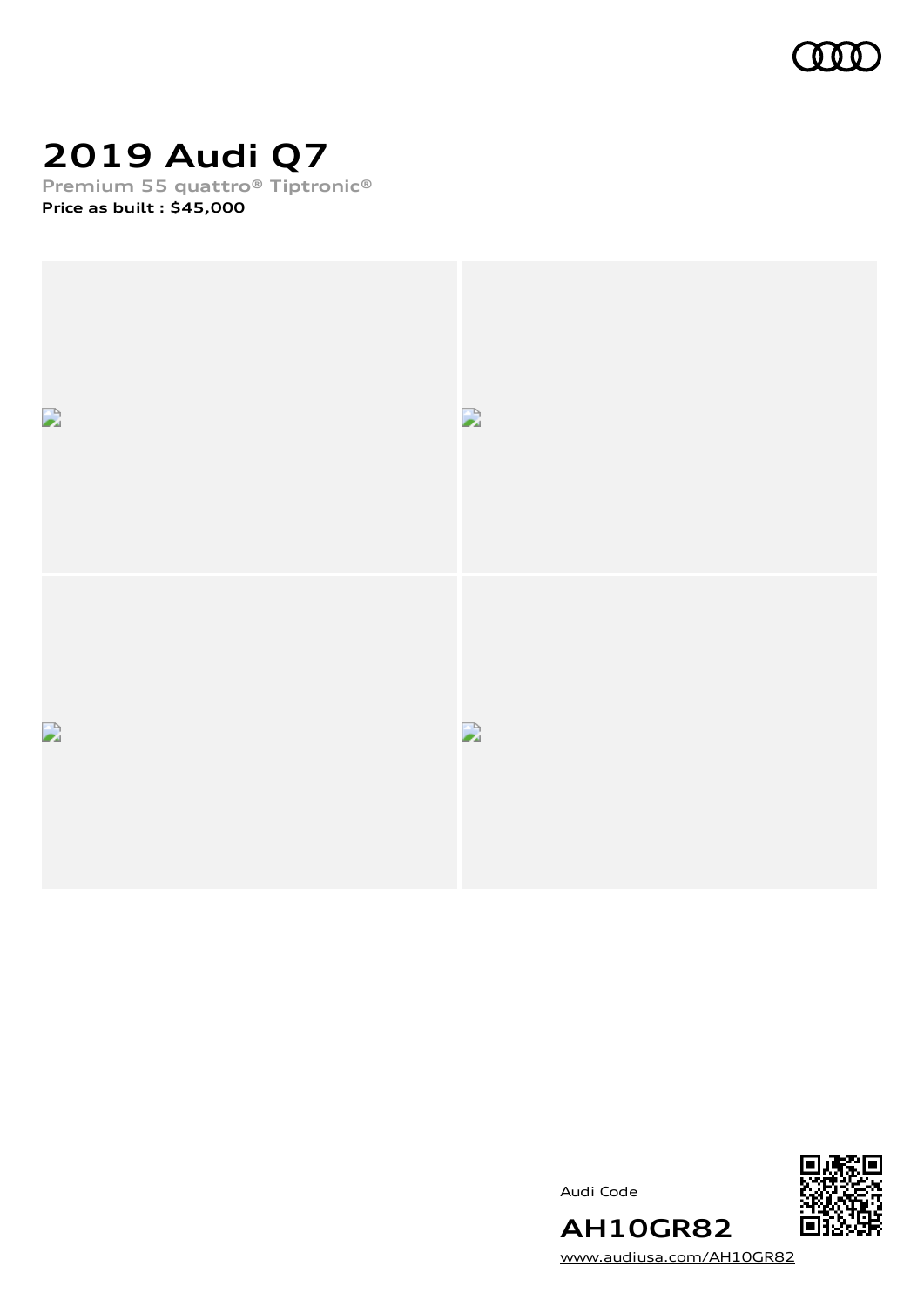### **Summary**

**Audi 2019 Audi Q7** Premium 55 quattro® Tiptronic®

**Price as buil[t](#page-10-0)** \$45,000

#### **Exterior colour**

Glacier White metallic

### $\overline{\phantom{a}}$

#### **Further Information**

|                 | N٥           |
|-----------------|--------------|
| Mileage         | 42,030 miles |
| Type of vehicle | Used car     |

**Warranty**

#### **Interior colour**

| Seats     | Black        |
|-----------|--------------|
| Dashboard | Black        |
| Carpet    | Black        |
| Headliner | Lunar Silver |

### **Technical Specifications**

| Engine type                  | 3.0-liter six-cylinder                       |
|------------------------------|----------------------------------------------|
| stroke                       | Displacement/Bore and 2995/84.5 x 89.0 cc/mm |
| Torque                       | 325 lb-ft@rpm                                |
| Top track speed              | 130 mph mph $1$                              |
| Acceleration (0 - 60<br>mph) | 5.7 seconds seconds                          |
| Recommended fuel             | Premium                                      |

#### **Audi Code** AH10GR82

**Your configuration on www.audiusa.com** [www.audiusa.com/AH10GR82](https://www.audiusa.com/AH10GR82)

**Commission number** 941f01e30a0e0971574e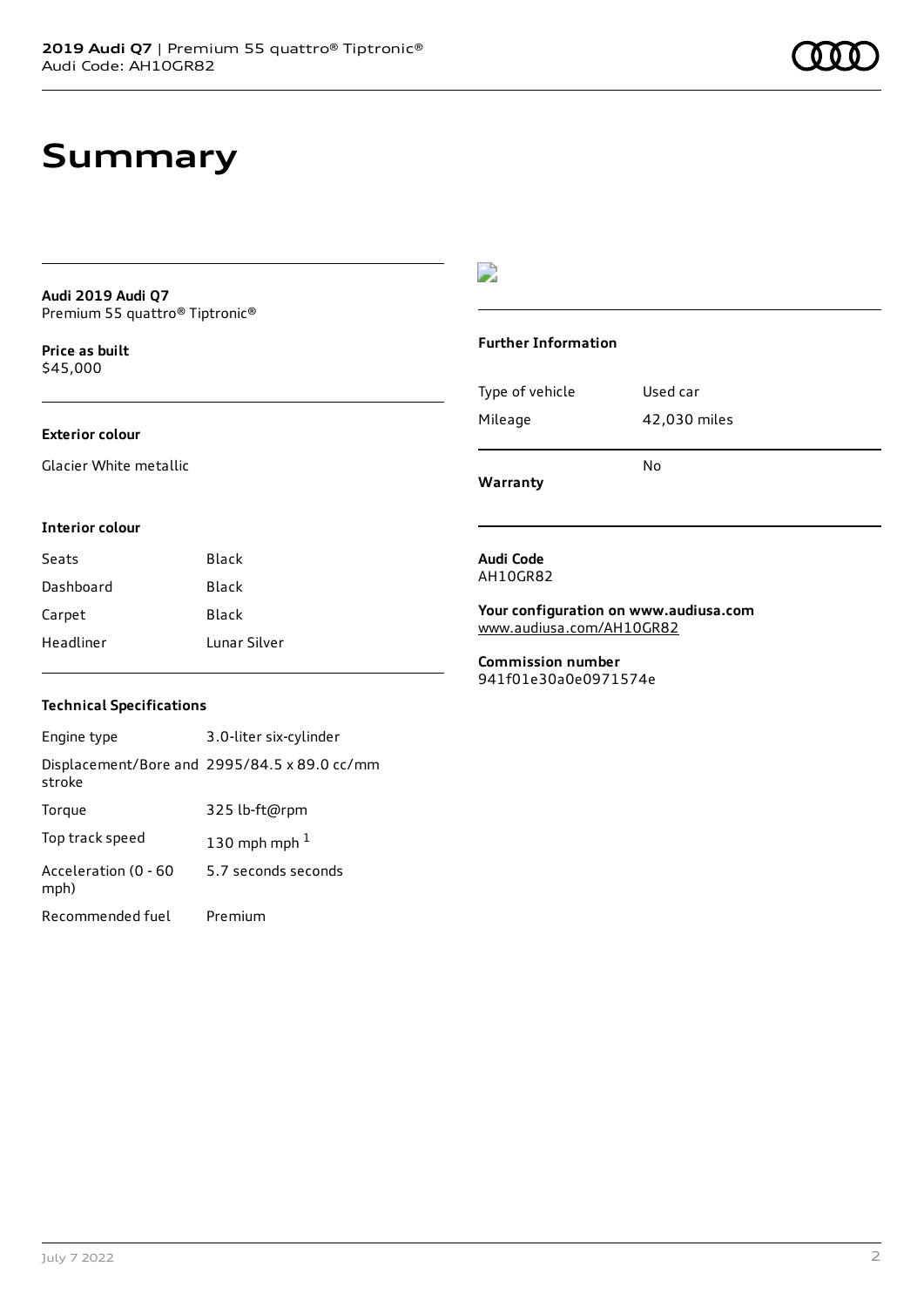# **Equipment**

Glacier White metallic

Power-adjustable, auto-dimming, power-folding, heated exterior side mirrors with memory

20" 10-spoke-star design Bi-color wheels

Convenience package

Black cloth headliner

Audi pre sense® rear

Audi side assist

Audi phone box













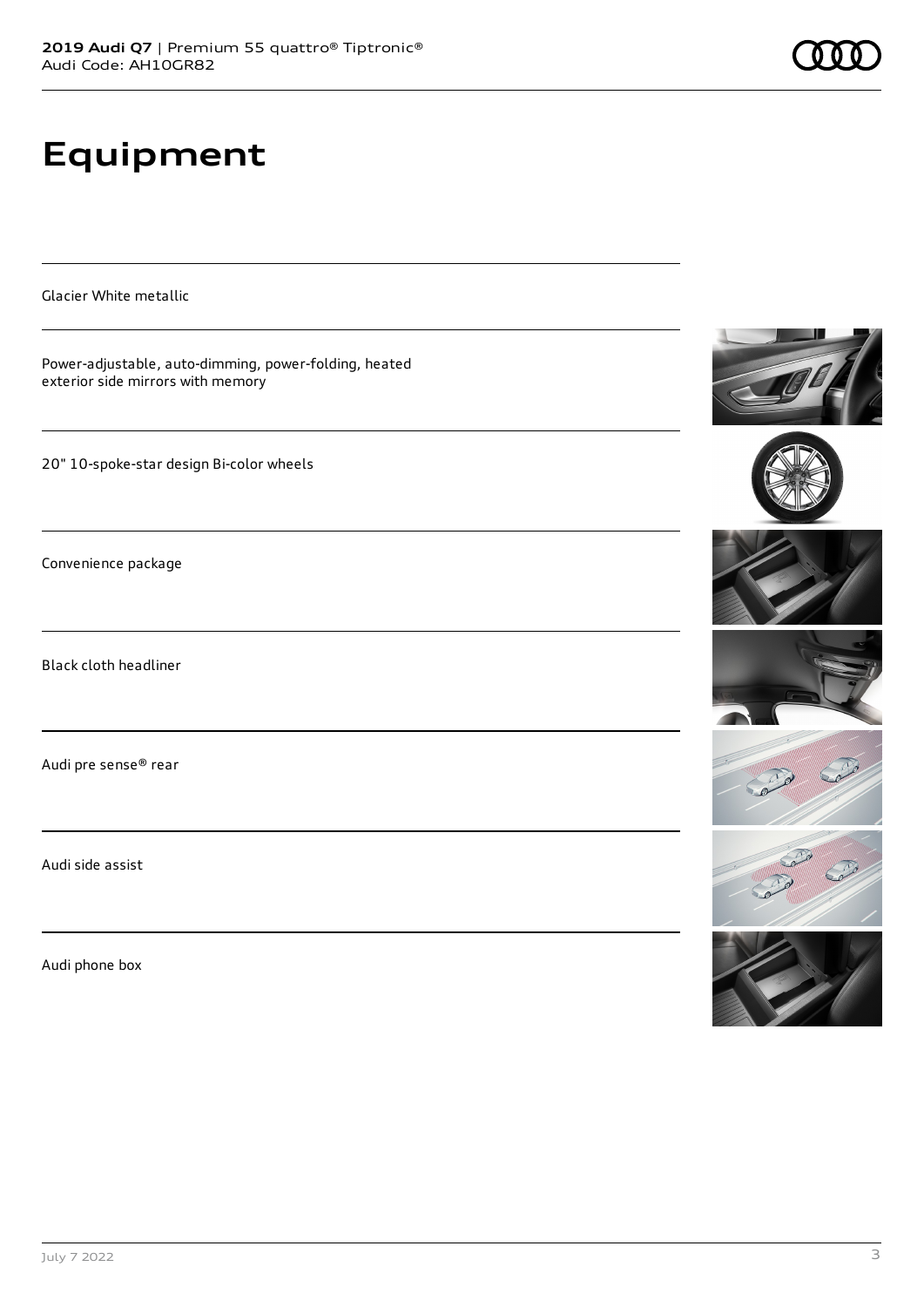| 4UB             | Driver and front-passenger advanced airbags                      |
|-----------------|------------------------------------------------------------------|
| UH1             | Electromechanical parking brake                                  |
| 8T2             | Cruise control with coast, resume and<br>accelerate features     |
| VC <sub>2</sub> | Garage door opener (HomeLink®)                                   |
| 6Y2             | Top speed electronically limited to 130 mph                      |
| QZ7             | Electromechanical power steering                                 |
| 7K6             | Tire-pressure monitoring system                                  |
| 4X3             | Front thorax side airbags and Sideguard®<br>head curtain airbags |
| 4F6             | Audi advanced key-keyless start, stop and<br>entry               |
| 3B3             | Lower Anchors and Tethers for Children<br>(LATCH) in rear seats  |
|                 |                                                                  |

### **Exterior**

| 0P <sub>0</sub> | Concealed exhaust outlets                                |
|-----------------|----------------------------------------------------------|
| 1D8             | Provision for towing bracket                             |
| 1 B A           | Dynamic suspension system                                |
| 3S1             | Aluminum roof rails                                      |
| 511             | Tailgate roof spoiler                                    |
| 0N1             | Standard rear axle                                       |
| 8IH             | Xenon plus headlights with LED daytime<br>running lights |
| 8Q3             | Automatic headlights                                     |
| H91             | 20" 285/45 all-season tires                              |
| 4KC             | Heat-insulating glass                                    |
| 47B             | Aluminum trim around exterior windows                    |

### **Interior**

| QJ1             | Chrome package                                                                                                  |
|-----------------|-----------------------------------------------------------------------------------------------------------------|
| 3FU             | Panoramic sunroof                                                                                               |
| 7M1             | Aluminum door sill inlays                                                                                       |
| KH <sub>5</sub> | Three-zone automatic climate control                                                                            |
| 4L7             | Auto-dimming interior rear view mirror with<br>digital compass                                                  |
| QQ0             | Ambient LED interior lighting                                                                                   |
| 1XW             | Three-spoke multifunction steering wheel                                                                        |
| 2C7             | Power tilt and telescopic adjustable steering<br>column                                                         |
| 6E6             | Comfort front armrest                                                                                           |
| 4E7             | Power tailgate                                                                                                  |
| 5XL             | Driver and front-passenger sun visors with<br>illuminated vanity mirrors                                        |
| 5KL             | Split tumble-folding 35/30/35 second-row<br>with fore/aft adjustment and power 50/50<br>split folding third row |
| 7HA             | Cloth interior on doors                                                                                         |
| N1F             | Leather seating surfaces                                                                                        |
| 4A3             | <b>Heated front seats</b>                                                                                       |
| 5MC             | High-gloss Black/Oak Gray Wood inlays                                                                           |
|                 |                                                                                                                 |

### **Infotainment and Driver Assistance**

| 6K8 | Audi pre sense® basic and Audi pre sense®<br>front    |
|-----|-------------------------------------------------------|
| 2H1 | Audi drive select                                     |
| IT3 | Audi connect® CARE, PRIME & PLUS                      |
| IW3 | Audi connect CARE assistance and security<br>services |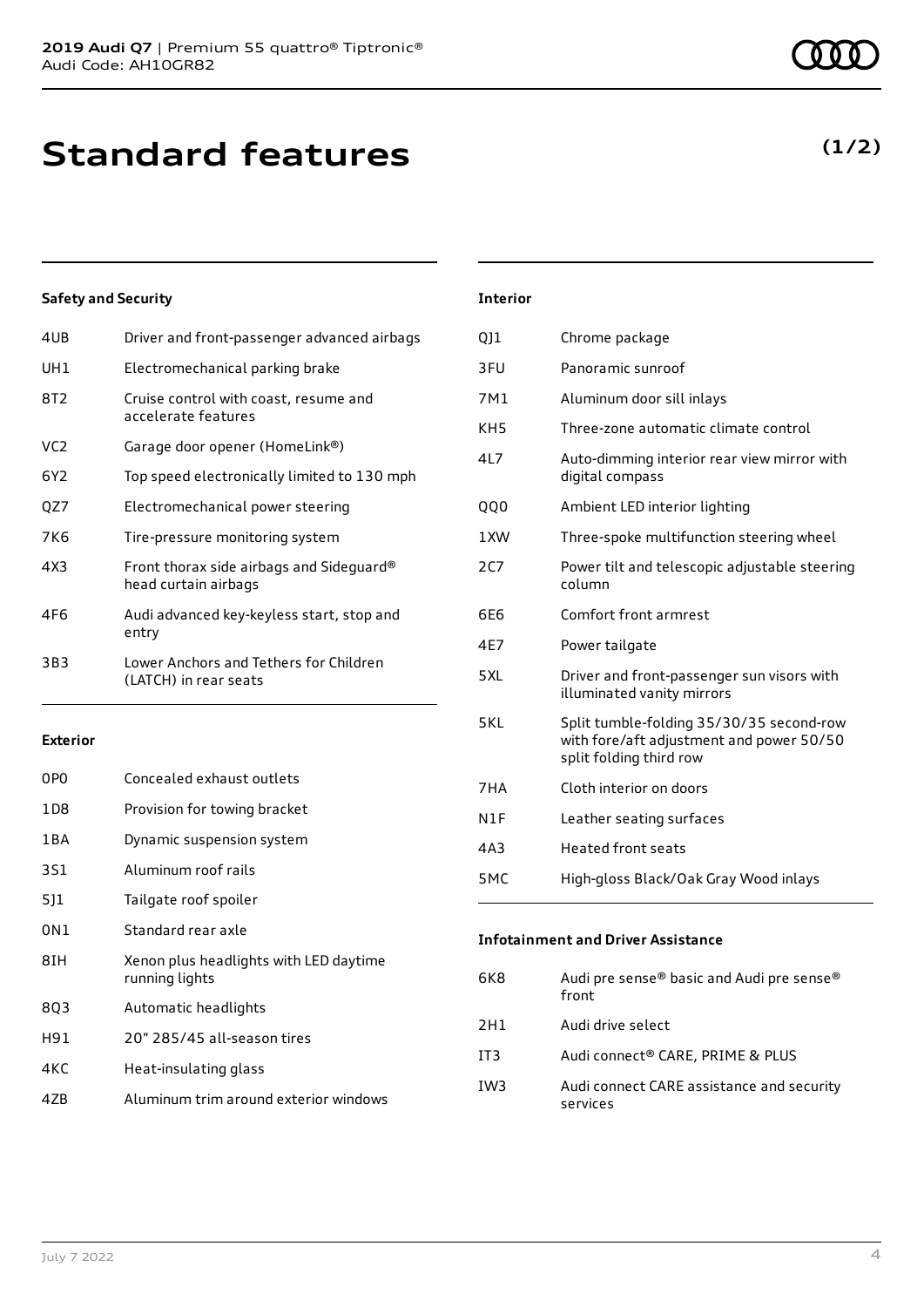## **Standard features**

### **Infotainment and Driver Assistance**

7X2 Parking system plus

| KA2 | Rear view camera                                                                                                                                                                                                                                                                                                                                                                                                                                                                                                                    |
|-----|-------------------------------------------------------------------------------------------------------------------------------------------------------------------------------------------------------------------------------------------------------------------------------------------------------------------------------------------------------------------------------------------------------------------------------------------------------------------------------------------------------------------------------------|
| 9VD | Audi sound system                                                                                                                                                                                                                                                                                                                                                                                                                                                                                                                   |
| 9S7 | 7.0" color driver information system                                                                                                                                                                                                                                                                                                                                                                                                                                                                                                |
| 7UG | MMI <sup>®</sup> Navigation plus with Audi smartphone<br>interface including Apple CarPlay® and<br>Google™ Android Auto™                                                                                                                                                                                                                                                                                                                                                                                                            |
| EL3 | Audi connect CARE assistance and security<br>services and six-month trial subscription to<br>Audi connect PRIME and Audi connect PLUS<br>online services                                                                                                                                                                                                                                                                                                                                                                            |
| 18H | MMI® Radio plus with ten speakers and<br>$\blacksquare$ $\blacksquare$ $\blacksquare$ $\blacksquare$ $\blacksquare$ $\blacksquare$ $\blacksquare$ $\blacksquare$ $\blacksquare$ $\blacksquare$ $\blacksquare$ $\blacksquare$ $\blacksquare$ $\blacksquare$ $\blacksquare$ $\blacksquare$ $\blacksquare$ $\blacksquare$ $\blacksquare$ $\blacksquare$ $\blacksquare$ $\blacksquare$ $\blacksquare$ $\blacksquare$ $\blacksquare$ $\blacksquare$ $\blacksquare$ $\blacksquare$ $\blacksquare$ $\blacksquare$ $\blacksquare$ $\blacks$ |

- single CD player with MP3 playback capability
- QV3 SiriusXM® Satellite Radio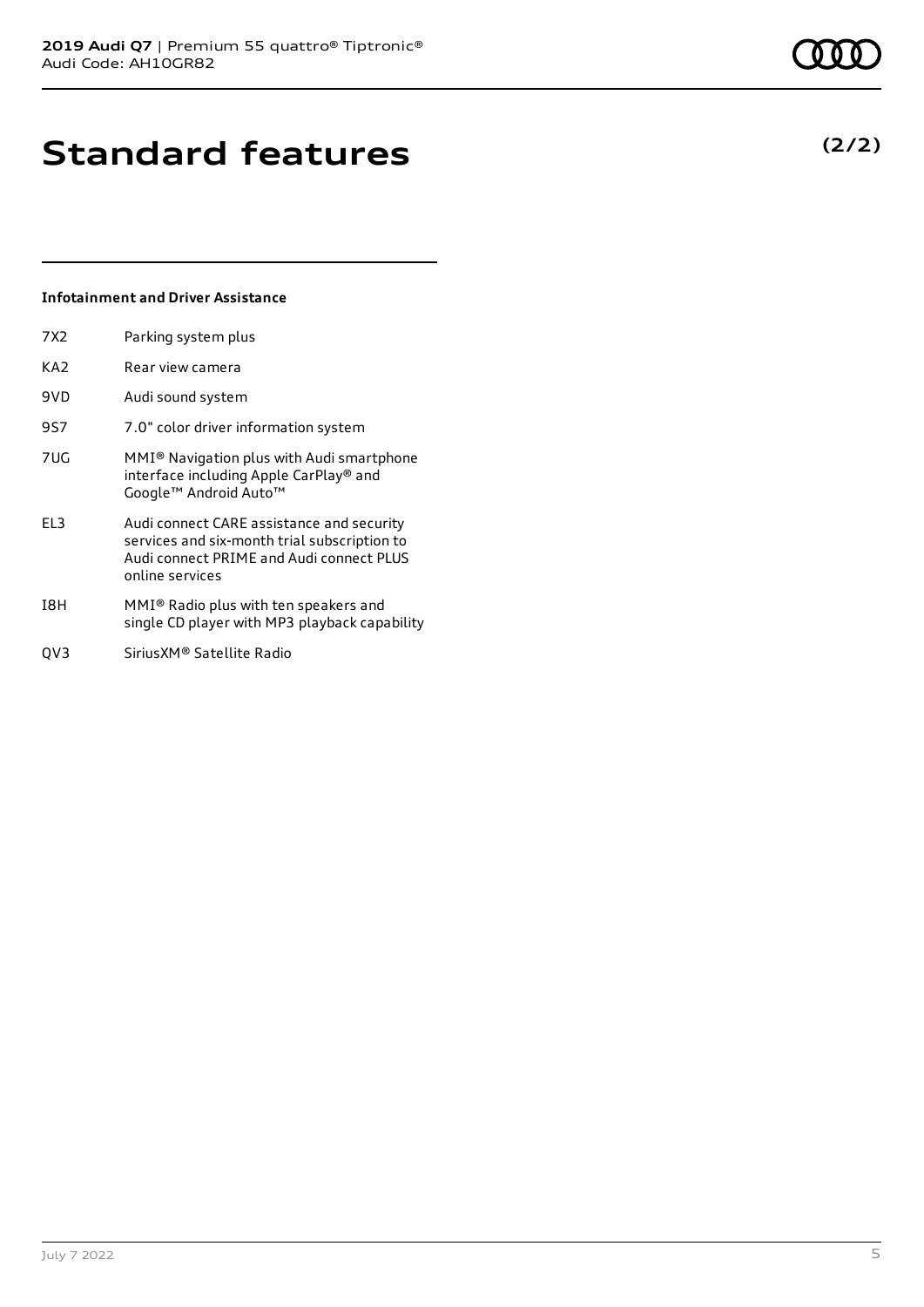## **Dealer remarks**

Thank you for your interest in one of Audi Grapevine's online offerings. Please continue for more information regarding this 2019 Audi Q7 Premium with 42,029mi.

This Audi includes:

- BLACK, LEATHER SEATING SURFACES Leather Seats
- CONVENIENCE PACKAGE
	- Heated Mirrors
	- Blind Spot Monitor
	- Power Folding Mirrors
	- Cross-Traffic Alert
- GLACIER WHITE METALLIC
- WHEELS: 20" 10-SPOKE-STAR DESIGN BI-COLOR
	- Tires Front Performance
	- Aluminum Wheels
	- Tires Rear Performance

\*Note - For third party subscriptions or services, please contact the dealer for more information.\*

This 2019 Audi Q7 comes with a CARFAX Buyback Guarantee, which means you can buy with certainty. This vehicle has passed our highest inspection standards and is therefore awarded a Certified status.

This Audi Q7 offers all the comforts of a well-optioned sedan with the utility you demand from an SUV. Pull up in the vehicle and the valet will want to parked on the front row. This Audi Q7 Premium is the vehicle others dream to own. Don't miss your chance to make it your new ride.

Navigate through all the icky weather with ease in this AWD-equipped Audi Q7, and even get non-stop traction for your non-stop lifestyle! In addition to the amazing traction control, you may even qualify for an insurance reduction with this AWD vehicle. Gently driven doesn't even begin to explain how lovingly cared for this ultra-low mileage vehicle has been.

Added comfort with contemporary style is the leather interior to heighten the quality and craftsmanship for the Audi Q7 Premium. Drive any city's streets like you've lived there all your life using the navigation system on this Audi Q7.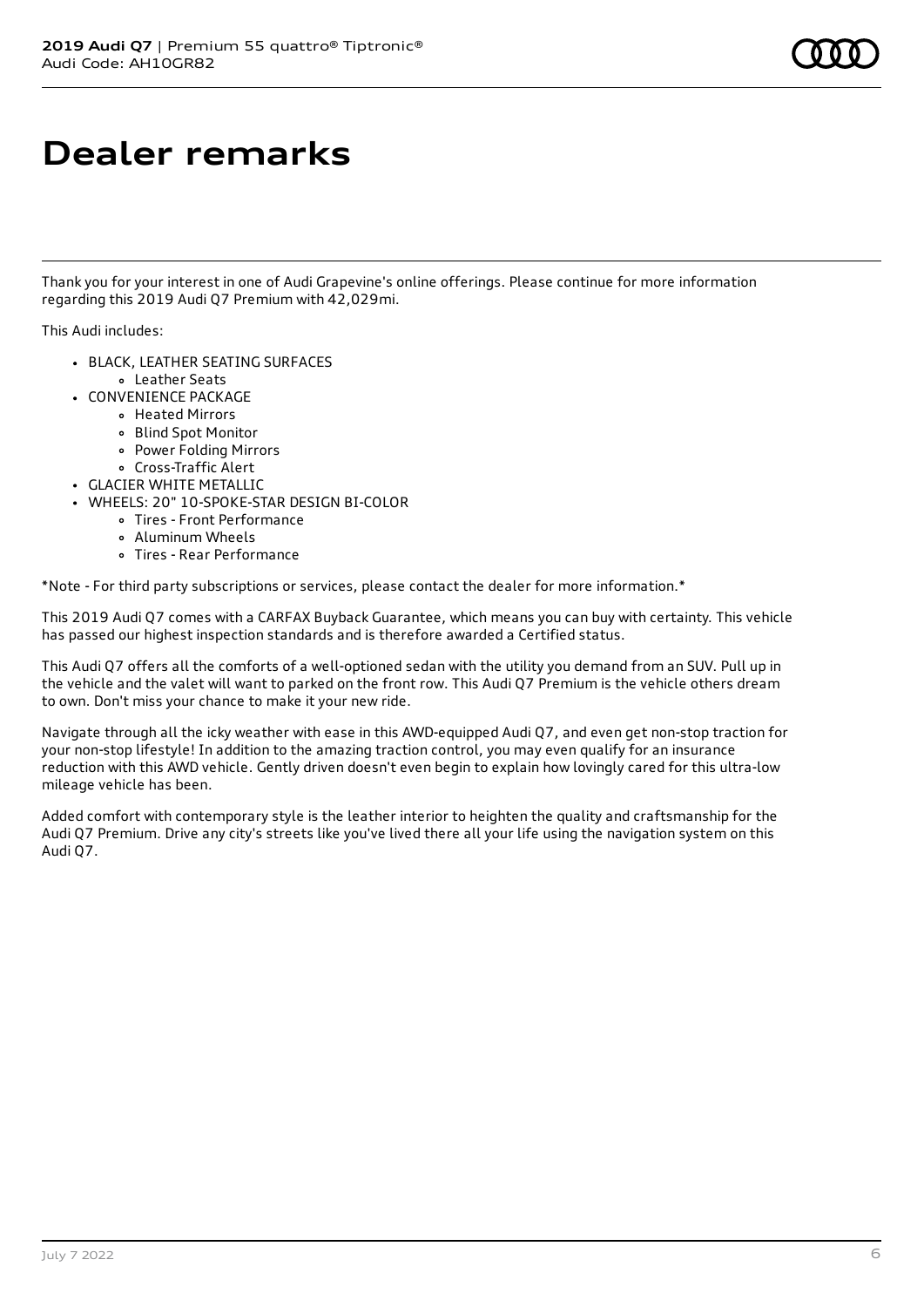### **Technical Specifications**

### **Engineering | Performance**

| Engine type                                 | 3.0-liter six-cylinder                       |
|---------------------------------------------|----------------------------------------------|
| Power Level                                 | 55                                           |
| Max. output ps/hp                           | 329 @ rpm                                    |
| Towing capacity                             | 7,700 lb                                     |
| Torque                                      | 325 lb-ft@rpm                                |
| Valvetrain                                  | 24 valve DOHC                                |
| Acceleration (0 - 60<br>mph)                | 5.7 seconds seconds                          |
| Engine block                                | Aluminum-alloy                               |
| Induction/fuel injection TFSI®/Supercharged |                                              |
| Cylinder head                               | Aluminum-alloy                               |
| stroke                                      | Displacement/Bore and 2995/84.5 x 89.0 cc/mm |
| Top track speed <sup>1</sup>                | 130 mph mph                                  |

### **Electrical system**

| Alternator | 14 Volt - 120-180A  |
|------------|---------------------|
| Battery    | 12 Volt - 420A/75Ah |

### **Transmission | Drivetrain**

| Gear ratios: 8th         | 0.667:1                                                                         |
|--------------------------|---------------------------------------------------------------------------------|
| Gear ratios: 6th         | 1.000:1                                                                         |
| Gear ratios: 7th         | 0.839:1                                                                         |
| Gear ratios: Reverse     | 3.317:1                                                                         |
| Drivetrain type          | Tiptronic <sup>®</sup> with quattro <sup>®</sup> all-wheel<br>drive             |
| Gear ratios: Final Drive | 3.204:1                                                                         |
| Gear ratios: 4th         | 1.667:1                                                                         |
| Transmission             | Eight-speed Tiptronic <sup>®</sup> with<br>quattro <sup>®</sup> all-wheel drive |
| Gear ratios: 5th         | 1.285:1                                                                         |
| Gear ratios: 2nd         | 3.143:1                                                                         |
| Gear ratios: 3rd         | 2.106:1                                                                         |
| Gear ratios: 1st         | 4.714:1                                                                         |

#### **Steering**

| Steering type                              | Electromechanical speed-sensitive<br>power steering |
|--------------------------------------------|-----------------------------------------------------|
| Turning diameter, curb- 40.7 ft<br>to-curb |                                                     |
| Steering ratio                             | 15.8:1                                              |

### **Suspension**

| Magnetic Ride | N/A                                                    |
|---------------|--------------------------------------------------------|
| Front axle    | Five-link front independent steel<br>spring suspension |
| Rear axle     | Five-link rear independent steel<br>spring suspension  |

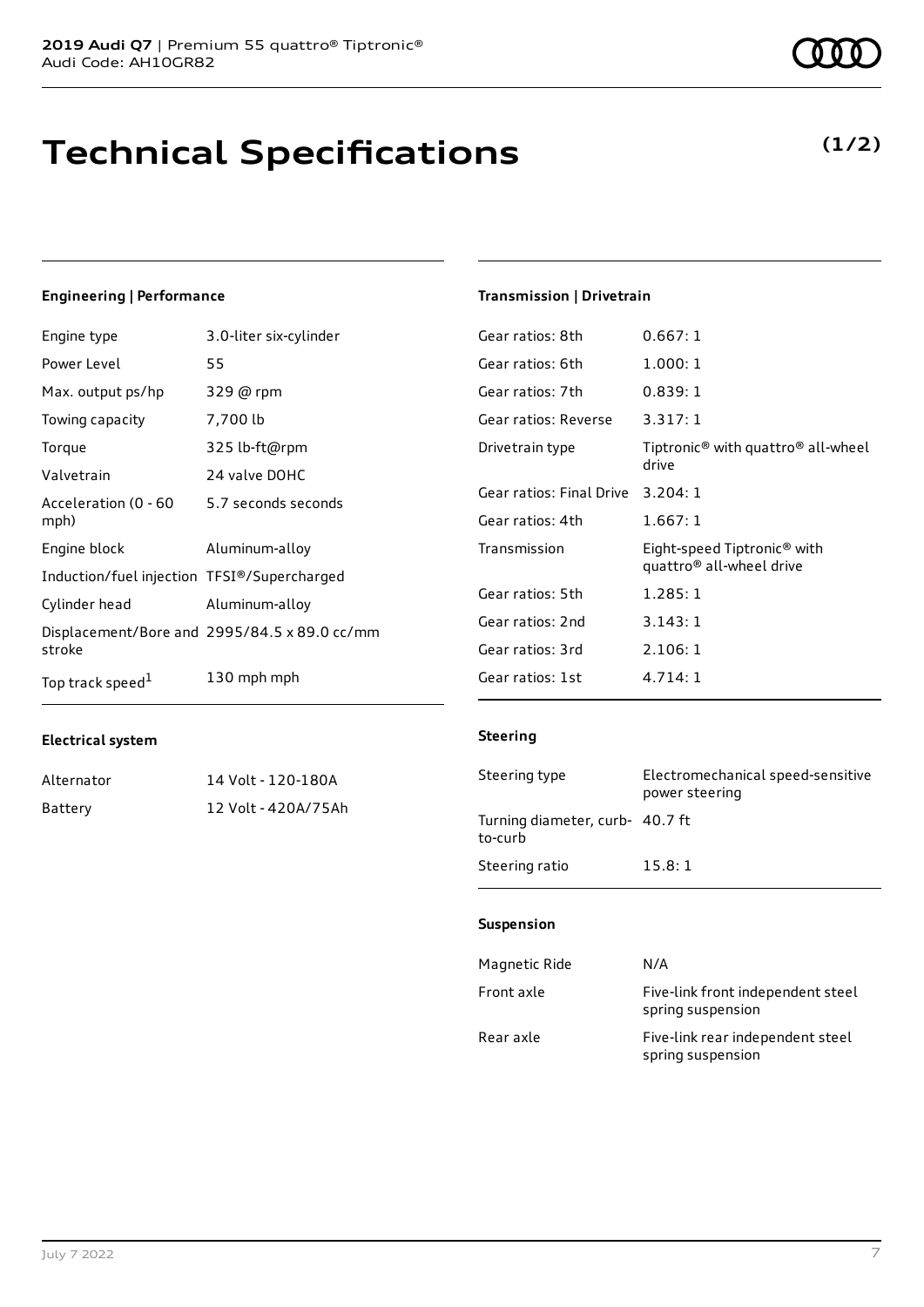### **Technical Specifications**

### **Brakes**

| Front brakes  | 14.8 (ventilated disc) in |
|---------------|---------------------------|
| Rear brakes   | 13.8 (ventilated disc) in |
| Parking brake | Electromechanical         |

### **Warranty | Maintenance**

| Warranty    | 4-year/50,000 mile Audi New<br>Vehicle Limited Warranty                                   |
|-------------|-------------------------------------------------------------------------------------------|
| Maintenance | 12-month/10,000 mile (whichever<br>occurs first) NO CHARGE first<br>scheduled maintenance |

#### **Exterior Measurements**

| Height                           | 68.5 in   |
|----------------------------------|-----------|
| Overall width without<br>mirrors | 77.5 in   |
| Length                           | 199.6 in  |
| Wheelbase                        | 117.9 in  |
| Drag coefficient                 | $0.34$ Cw |
| Overall width with<br>mirrors    | 87.1 in   |
| Track rear                       | 66.6 in   |
| Track front                      | 66.1 in   |
| Curb weight                      | 4,927 lb  |

### **Interior measurements**

| Head room with middle 38.8 in<br>sunroof                                 |  |
|--------------------------------------------------------------------------|--|
|                                                                          |  |
| Shoulder room, rear<br>49.4 in                                           |  |
| Head room with front<br>39.9 in<br>sunroof                               |  |
| 29.2 in<br>Leg room, rear                                                |  |
| 59.5 in<br>Shoulder room, front                                          |  |
| Head room with rear<br>35.9 in<br>sunroof                                |  |
| Leg room, middle<br>38.8 in                                              |  |
| Shoulder room, middle<br>58.5 in                                         |  |
| 41.7 in<br>Leg room, front                                               |  |
| 14.2/35.7/69.9 cu ft, cu ft<br>Cargo volume, rear<br>seatbacks up/folded |  |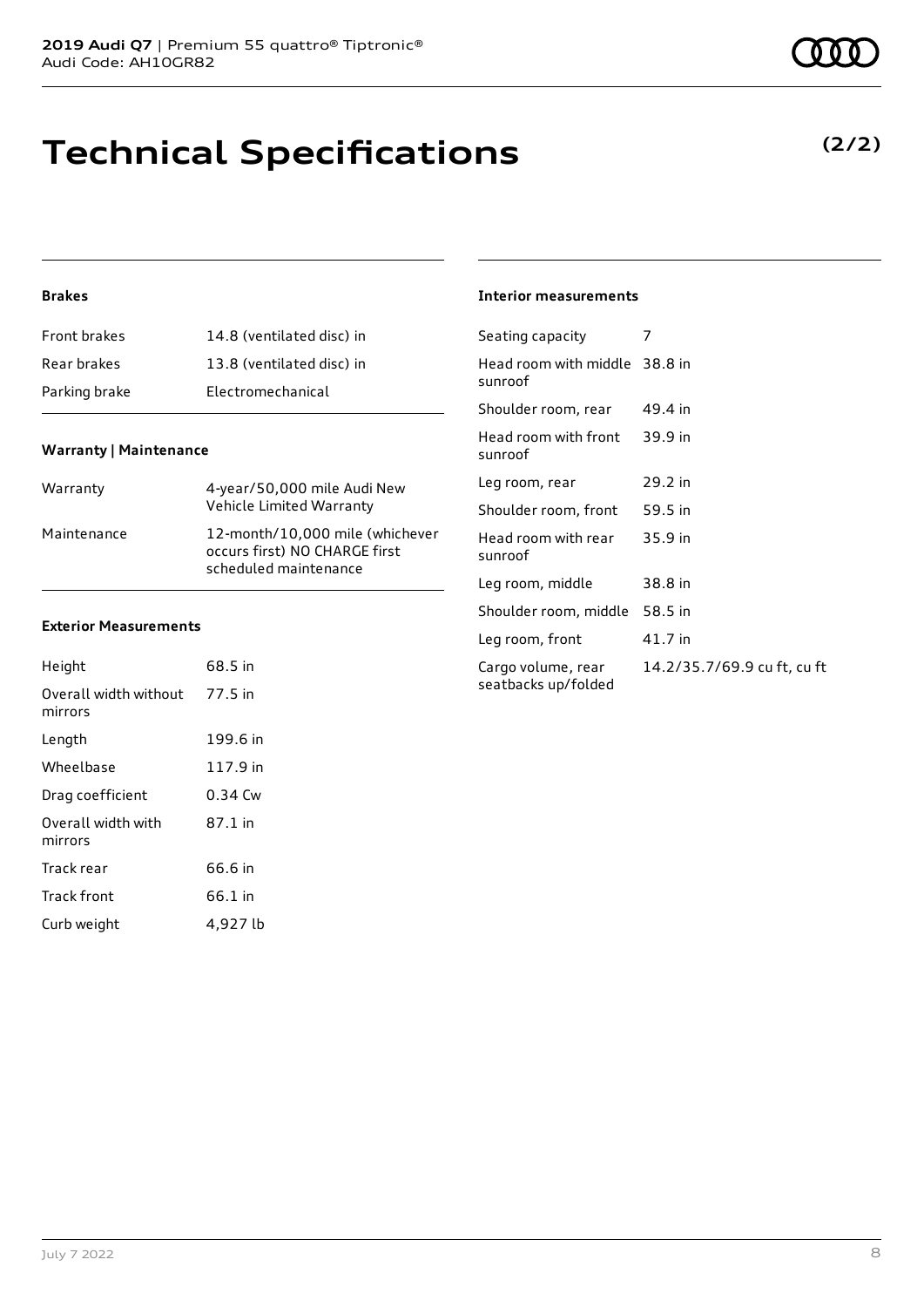### **Consumption- and emission**

**Consumption by NEDC**

combined 21 mpg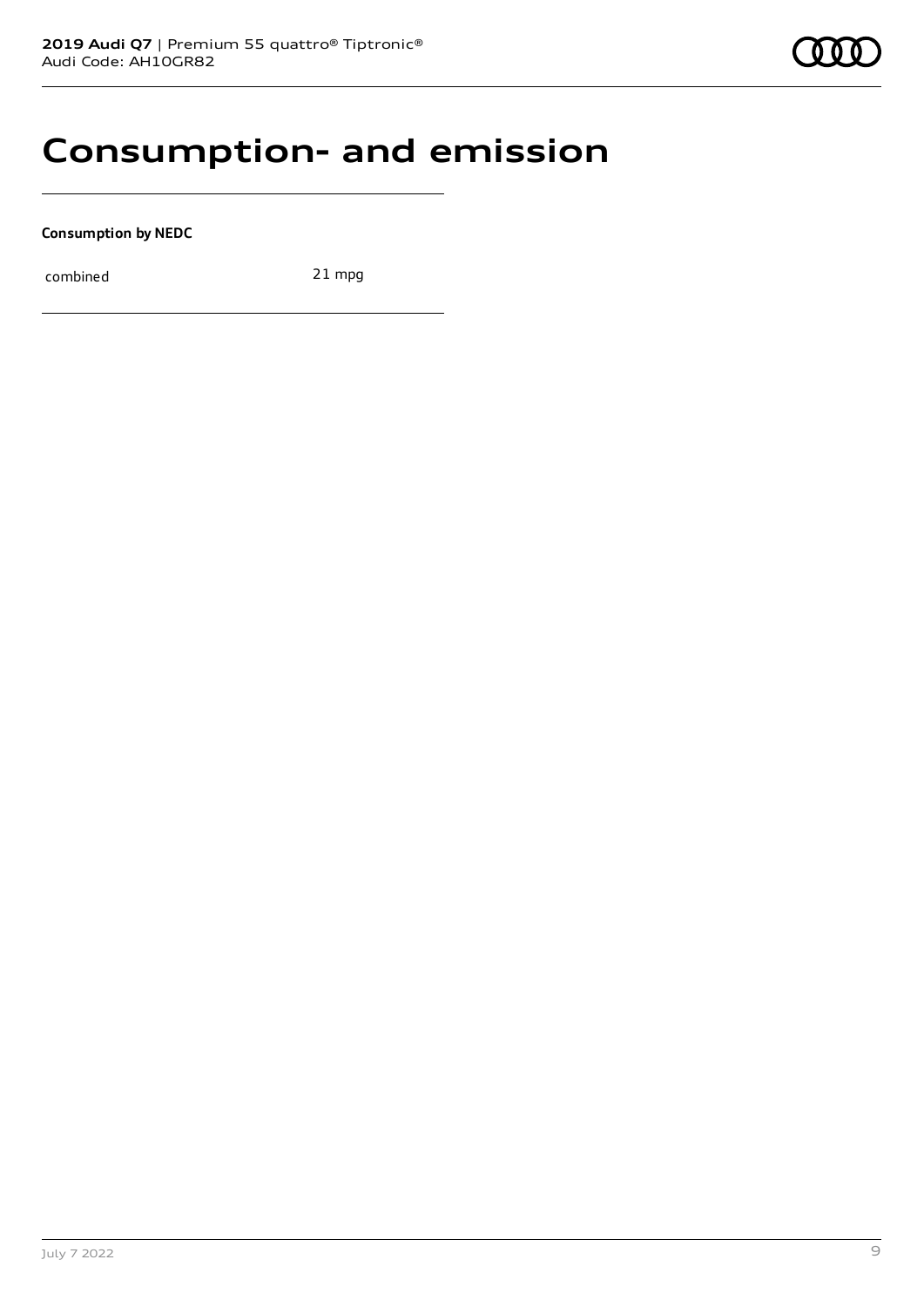# **Contact**

Dealer **Audi Grapevine**

1260 E State Highway 114 76051 Grapevine TX

Phone: 8173542834 FAX: 8175532201

www: [https://www.audigrapevine.com](https://www.audigrapevine.com/)